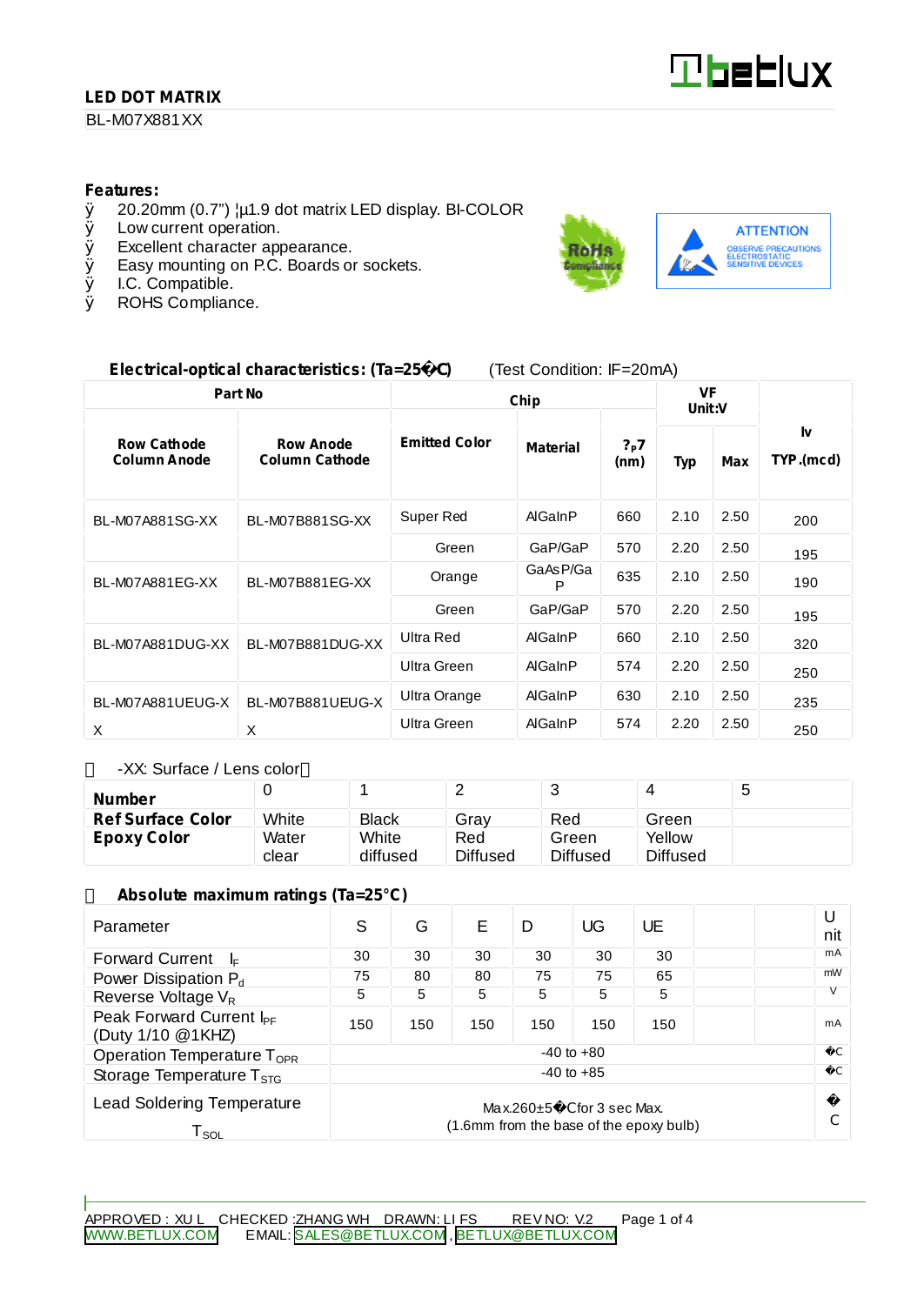**Theblux** 

Ł

HE-GREEN HE-ORANGE

**BL-M07A881XX** 

**RA** 

### **Package configuration & Internal circuit diagram**

# BL-M07X881 Series



Notes:

- 1. All dimensions are in millimeters (inches)
- 2. Tolerance is ±0.25(0.01")unless otherwise noted.
- 3. Specifications are subject to change without notice.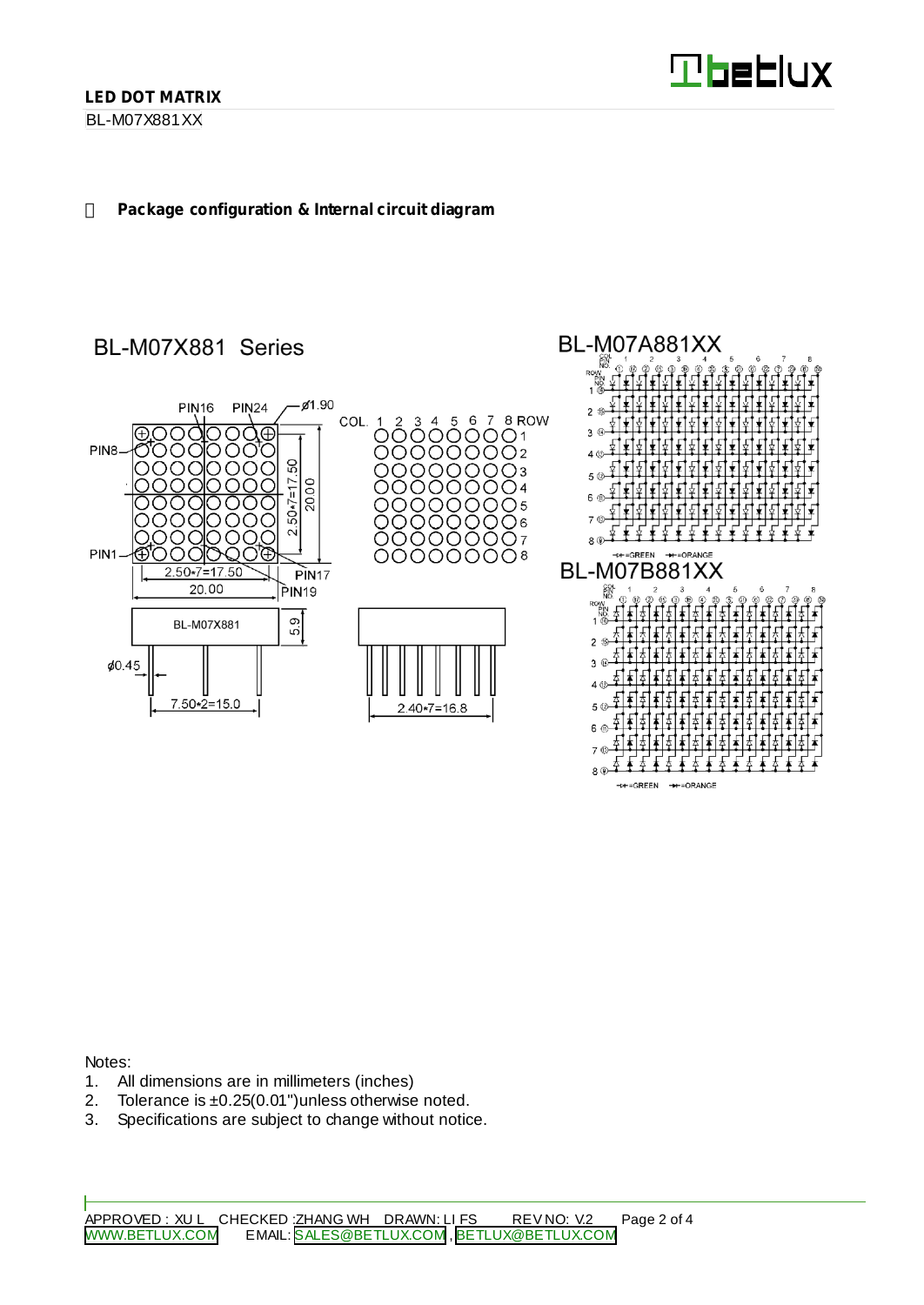# **Tbeblux**

## **LED DOT MATRIX**

BL-M07X881XX

**Typical electrical-optical characteristics curves:**



- (1) GaAsP/GaAs 655nm/Red
- (2) GaP 570nm/Yellow Green
- (3) GaAsP/GaP 585nm/Yellow
- (4) GaAsp/GaP 635nm/Orange & Hi-Eff Red
- (5) GaP 700nm/Bright Red
- (6) GaAlAs/GaAs 660nm/Super Red (8) - GaAsP/GaP 610nm/Super Red
- (9) GaAlAs 880nm
- (10) GaAs/GaAs & GaAlAs/GaAs 940nm (A) - GaN/SiC 430nm/Blue
- (B) InGaN/SiC 470nm/Blue
- (C) InGaN/SiC 505nm/Ultra Green
- (D) InGaAl/SiC 525nm/Ultra Green



FORWARD VOLTAGE (Vf) FORWARD CURRENT VS. FORWARD VOLTAGE



RELATIVE LUMINOUS INTENSITY VS. FORWARD CURRENT FORWARD CURRENT (mA)



AMBIENT TEMPERATURE Ta( ) FORWARD CURRENTVS. AMBIENT TEMPERATURE



NOTE:25 free air temperature unless otherwise specified